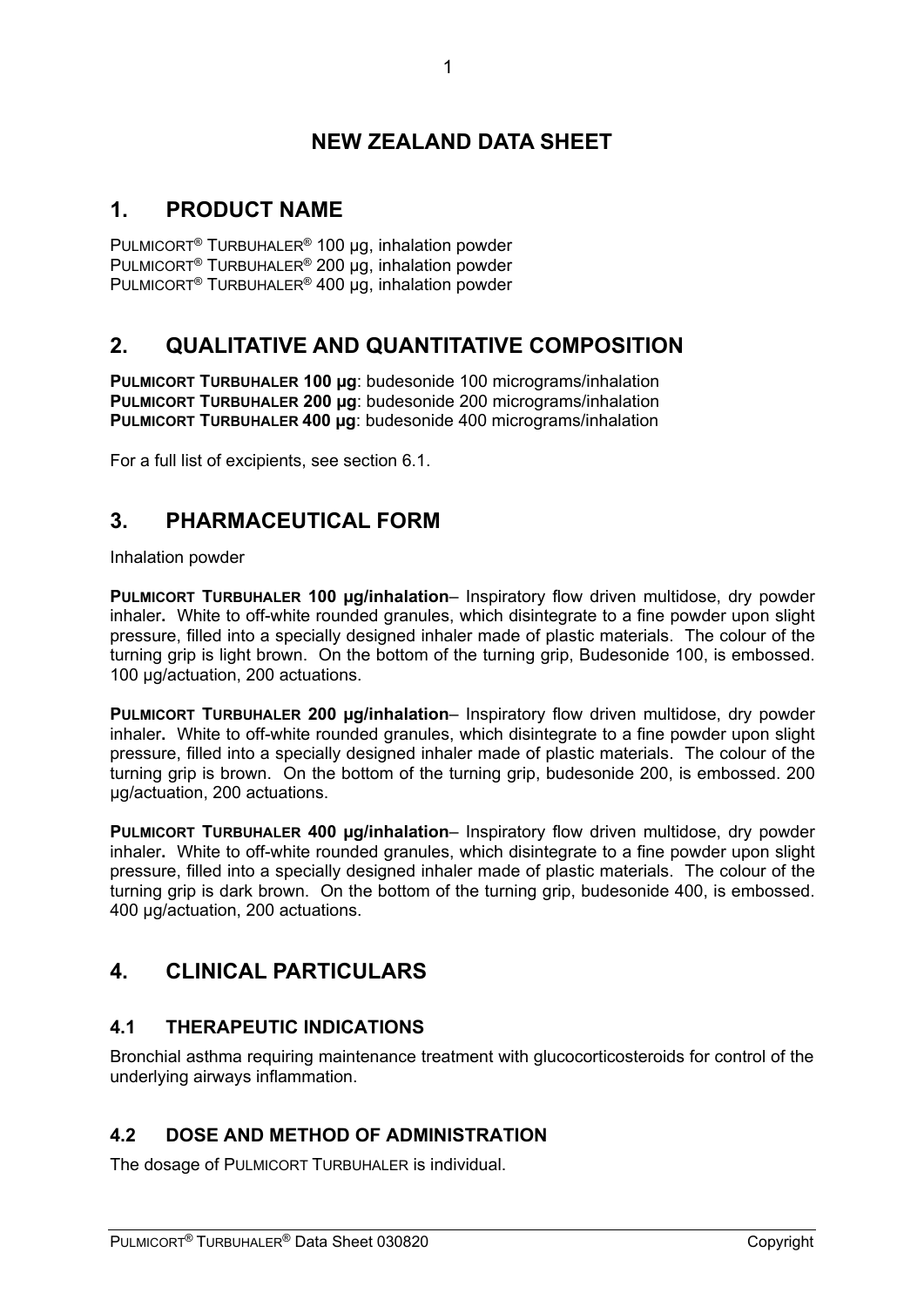The recommended starting dose and highest recommended dose of PULMICORT TURBUHALER, based on prior asthma therapy, are listed in the following table.

|                                   | <b>Previous therapy</b>           | <b>Recommended</b><br><b>Starting Dose</b>                   | <b>Highest</b><br><b>Recommended Dose</b> |
|-----------------------------------|-----------------------------------|--------------------------------------------------------------|-------------------------------------------|
| <b>Adults and</b><br>elderly      | <b>Nonsteroid Treatment</b>       | 200-400 µg once daily<br>or<br>100-400 µg twice daily        | 800 µg twice daily                        |
|                                   | Inhaled glucocortico-<br>steroids | 200-800 µg once daily<br>or<br>100-400 µg twice daily        | 800 µg twice daily                        |
|                                   | Oral glucocortico-<br>steroids    | 400-800 µg twice daily                                       | 800 µg twice daily                        |
| Children,<br>6 years and<br>above | <b>Nonsteroid Treatment</b>       | 200-400 µg once daily<br><b>or</b><br>100-200 µg twice daily | 400 µg twice daily                        |
|                                   | Inhaled glucocortico-<br>steroids | 200-400 µg once daily<br><b>or</b><br>100-200 µg twice daily | 400 µg twice daily                        |
|                                   | Oral glucocortico-<br>steroids    | 200-400 µg twice daily                                       | 400 µg twice daily                        |

In severe asthma and during exacerbations some patients may benefit from dividing the daily dose into 3-4 administrations per day.

#### **Maintenance**

In all patients it is desirable to titrate to the lowest effective maintenance dose once control of asthma is achieved.

Dose-range maintenance dose; Adults and elderly: 100-1600 µg daily Children: 100-800 µg daily

# **Once Daily Dosing**

The daily dose is usually divided into 1-2 administrations. Once daily dosing may be considered both in adult and in paediatric patients with mild to moderate asthma, from six years of age, who require a maintenance dose of 100 to 400 µg budesonide per day. Once daily administration can be initiated both in non steroid treated patients and in patients wellcontrolled by inhaled glucocorticosteroids. A once daily regimen of up to 800 µg may be used by patients already controlled on inhaled steroids (e.g. budesonide or beclomethasone dipropionate) administered twice daily. The patient should be transferred to once daily dosing at the same equivalent total daily dose. The dose should subsequently be reduced to the minimum needed to maintain good asthma control. The dose can be administered either in the morning or in the evening. If deterioration of asthma occurs, the frequency of dosing and the daily dose should be increased.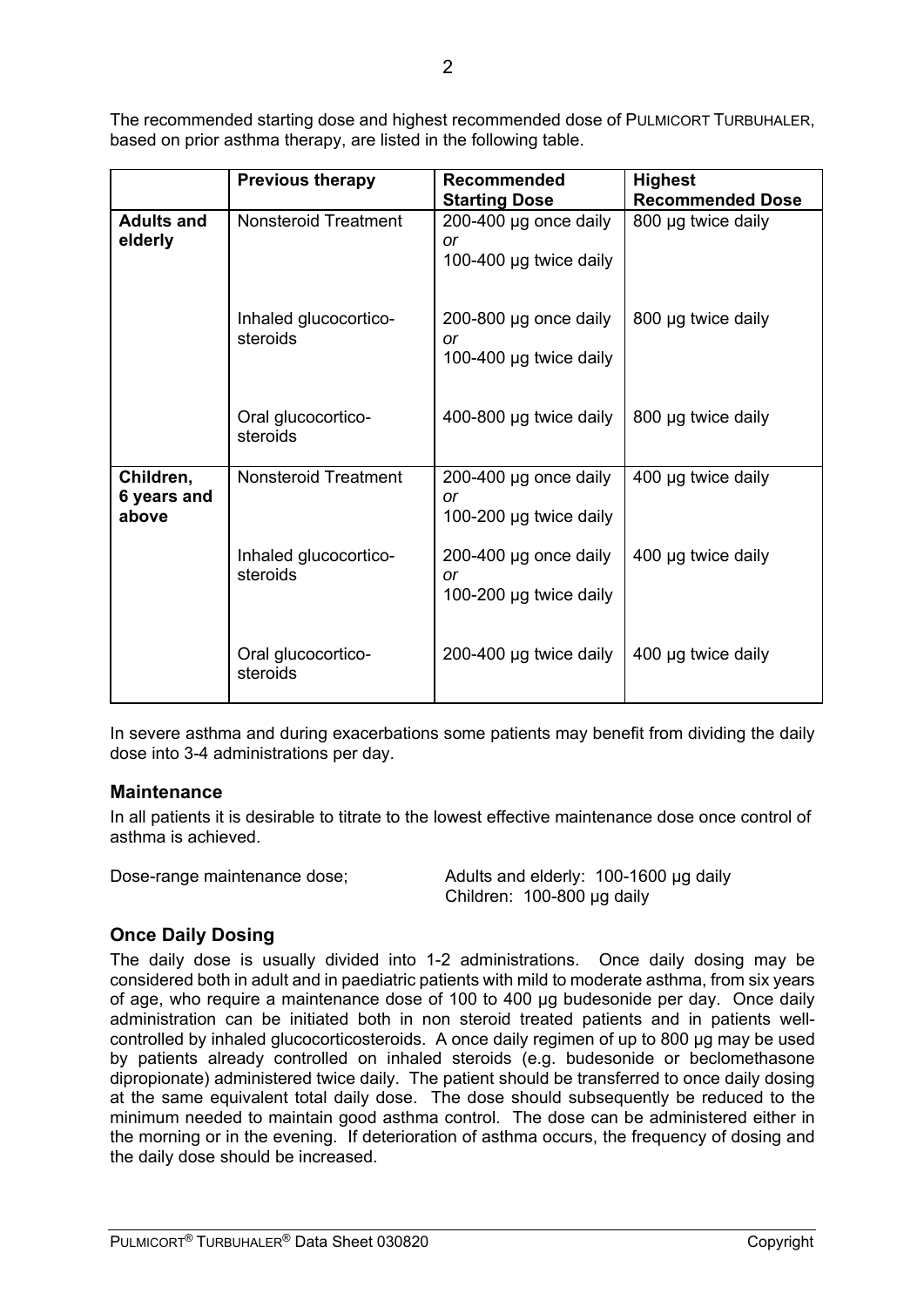## **Onset of effect**

Improvement in asthma control following inhaled administration of PULMICORT TURBUHALER can occur within 24 hours of initiation of treatment, although maximum benefit may not be achieved for 1 to 2 weeks or longer after starting treatment.

### **Patients not receiving glucocorticosteroids**

Patients who require maintenance therapy of their asthma may benefit from treatment with PULMICORT TURBUHALER at the doses recommended above. For patients who do not respond adequately to the starting dose, higher doses may provide additional asthma control.

#### **Patients maintained on inhaled glucocorticosteroids**

Clinical studies in man have shown improved efficacy for the same amount of budesonide delivered via TURBUHALER compared with the pressurised aerosol (pMDI). Thus, when patients treated with PULMICORT pMDI have been transferred to PULMICORT TURBUHALER and control of asthma is good, it may be possible to reduce the dose to as much as half the pMDI dose.

Also a dose reduction for PULMICORT TURBUHALER may be considered for patients transferred from other inhaled glucocorticosteroids. The patient should initially be given a similar dose to that of the other glucocorticosteroid, it may be possible to reduce the dose to as much as half.

#### **Patients maintained on oral glucocorticosteroids**

PULMICORT may permit replacement or significant reduction in the dosage of oral glucocorticosteroids with maintained or improved asthma control.

Initially, PULMICORT should be used concurrently with the patient's usual maintenance dose of oral glucocorticosteroid. After approximately one week the oral dose is gradually reduced to the lowest possible level. A slow rate of withdrawal is strongly recommended. In many cases it is possible to completely substitute the oral glucocorticosteroid with PULMICORT.

During withdrawal some patients may experience symptoms of systemic glucocorticosteroid withdrawal, e.g. joint and/or muscle pain, lassitude and depression, despite maintenance or even improvement in pulmonary function. Such patients should be encouraged to continue with PULMICORT but should be monitored for objective signs of adrenal insufficiency. If evidence of adrenal insufficiency occurs, the systemic glucocorticosteroid doses should be temporarily increased and thereafter withdrawal should continue more slowly. Supplementary treatment with systemic glucocorticosteroid may be required during periods of stress or severe asthma attack.

#### **Instruction for Correct Use of Turbuhaler**

Turbuhaler is inspiratory flow-driven which means that, when the patient inhales through the mouthpiece, the substance will follow the inspired air into the airways.

**Note:** It is important to instruct the patient to:

- carefully read the instructions for use in the patient information leaflet which are packaged together with each inhaler
- breathe in forcefully and deeply through the mouthpiece to ensure that an optimal dose is delivered to the lungs
- never to breathe out through the mouthpiece
- replace the cover of the PULMICORT TURBUHALER after use
- rinse the mouth out with water after inhaling the prescribed dose to minimise the risk of oropharyngeal thrush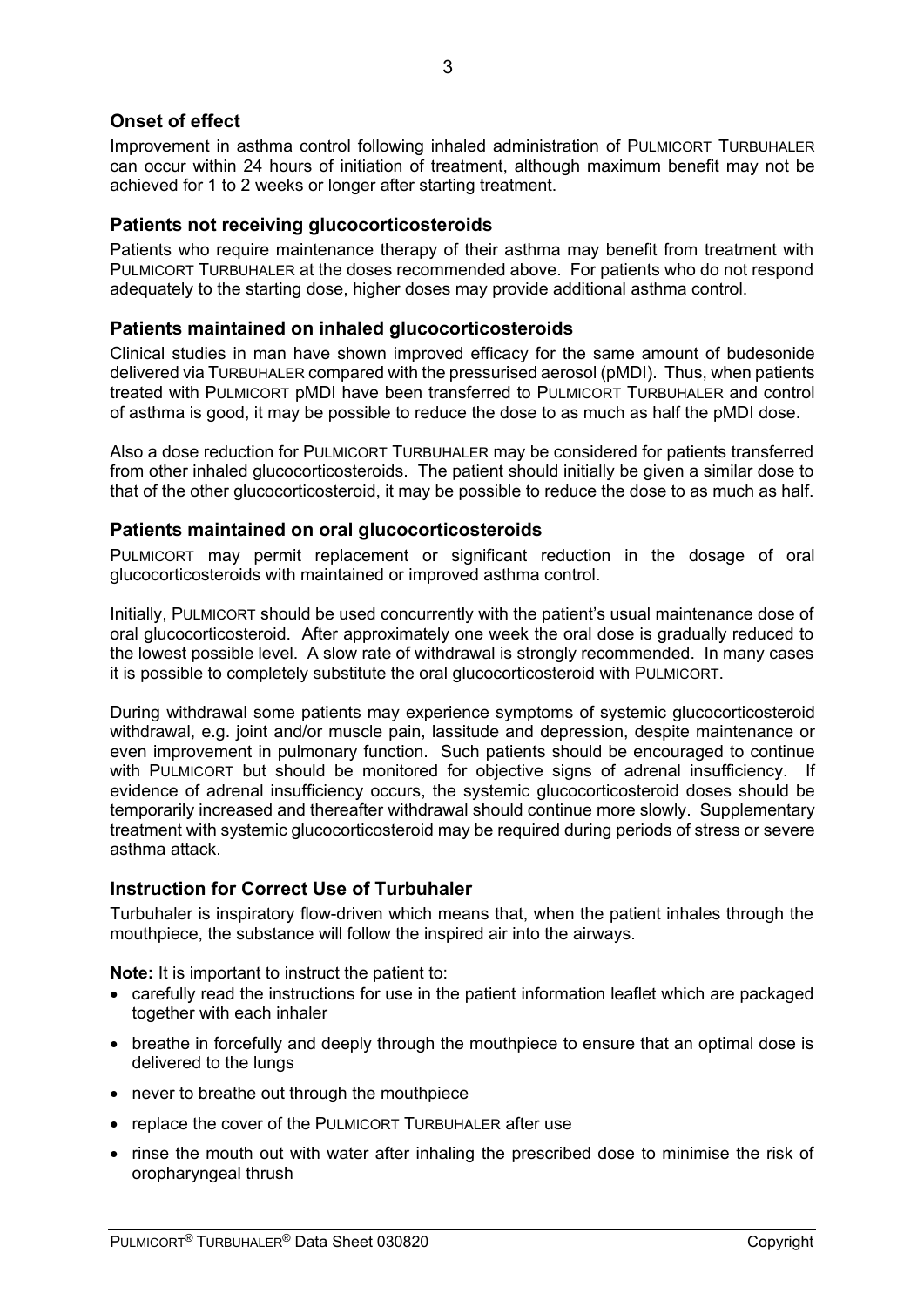The TURBUHALER is a breath-activated metered dose inhaler which does not require a coordinated inhalation technique. It contains only the active ingredient budesonide i.e. there are no propellants, carrier substances or preservatives. Patients, especially those accustomed to aerosol inhalation devices, may not taste or feel any medication when inhaling from TURBUHALER. This lack of sensation should not be taken to mean that the patient has failed to receive the correct dose or the full benefit from PULMICORT TURBUHALER.

# **4.3 CONTRAINDICATIONS**

Hypersensitivity to budesonide.

# **4.4 SPECIAL WARNINGS AND PRECAUTIONS FOR USE**

PULMICORT is not intended for rapid relief of acute episodes of asthma where an inhaled shortacting bronchodilator is required.

If patients find short-acting bronchodilator treatment ineffective, or they need more inhalations than usual, medical attention must be sought. In this situation consideration should be given to the need for increased anti-inflammatory therapy, e.g. higher doses of inhaled budesonide or a course of oral glucocorticosteroid.

Systemic effects may occur with any inhaled corticosteroid, particularly at high doses prescribed for long periods; these effects are much less likely to occur than with oral corticosteroids (see section 4.9). Possible systemic effects include Cushing's syndrome, Cushingoid features, adrenal suppression, growth retardation in children and adolescents, decrease in bone mineral density, cataract and glaucoma and more rarely a range of psychological or behavioural effects including psychomotor hyperactivity, sleep disorders, anxiety, depression or aggression (particularly in children). It is important, therefore, that the dose of inhaled corticosteroid is titrated to the lowest dose at which effective control is maintained.

Particular care is needed in patients transferring from oral steroids, since they may remain at risk of impaired adrenal function for a considerable time. Patients who have required high dose emergency corticosteroid therapy or prolonged treatment at the highest recommended dose of inhaled corticosteroid, may also be at risk. These patients may exhibit signs and symptoms of adrenal insufficiency when exposed to severe stress. Additional systemic corticosteroid cover should be considered during periods of stress or elective surgery.

Some patients feel unwell in a non-specific way during the withdrawal phase, e.g. pain in muscles and joints. A general insufficient glucocorticosteroid effect should be suspected if, in rare cases, symptoms such as tiredness, headache, nausea and vomiting should occur. In these cases a temporary increase in the dose of oral glucocorticosteroids is sometimes necessary.

Replacement of systemic glucocorticosteroid treatment with inhaled therapy sometimes unmasks allergies, e.g. rhinitis and eczema, which were previously controlled by the systemic agent. These allergies should be symptomatically controlled with an antihistamine and/or topical preparations.

Reduced liver function may affect the elimination of corticosteroids. The intravenous pharmacokinetics of budesonide are similar in cirrhotic patients and in healthy subjects. The pharmacokinetics after oral ingestion of budesonide were affected by compromised liver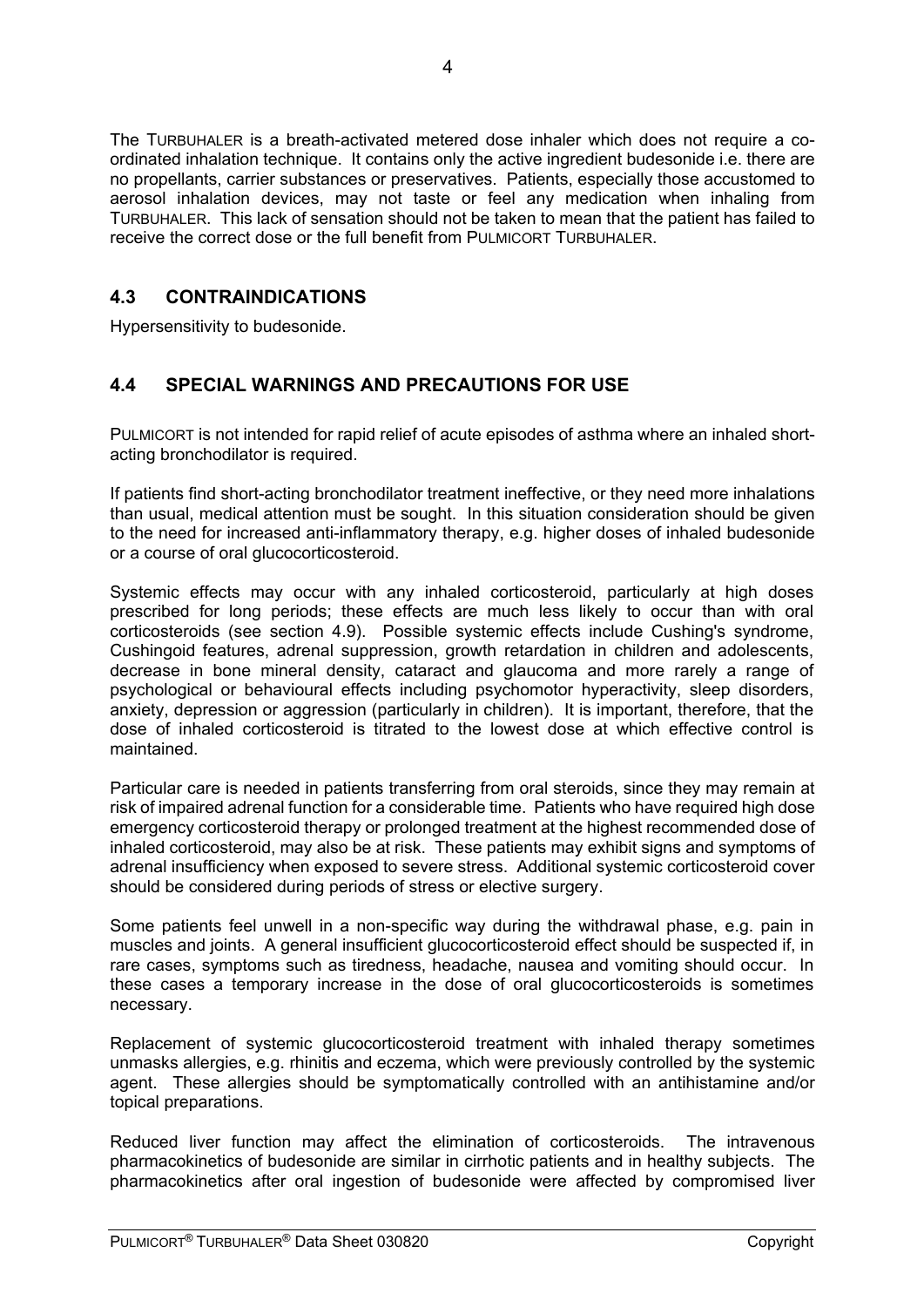function as evidenced by increased systemic availability. This is however of limited clinical importance for PULMICORT TURBUHALER, as after inhalation the oral contribution to the systemic availability is relatively small.

*In vivo* studies have shown that oral administration of ketoconazole or itraconazole (known inhibitors of CYP3A activity in the liver and in the intestinal mucosa, also see section 4.5) may cause an increase of the systemic exposure to budesonide, and consequently lead to systemic adverse reactions, such as Cushing's Syndrome. This is of limited importance for short-term (1-2 weeks) treatment, but should be taken into consideration during long-term treatment.

The long term local and systemic effects of PULMICORT in man are not completely known. The dose should be titrated to the lowest effective maintenance dose once control of asthma is achieved.

Long term studies show that children and adolescents treated with inhaled budesonide ultimately achieve their adult target height. However an initial small but transient reduction in growth velocity (approx 1 cm) has been observed. This generally occurs within the first year of treatment.

Rare individuals may be exceptionally sensitive to inhaled corticosteroids. Physicians should monitor the growth of children and adolescents taking corticosteroids by any route to identify patients with increased sensitivity. The clinical benefit of inhaled corticosteroids should be weighed against any potential growth effects of prolonged treatment.

High doses of glucocorticosteroids may mask some signs of existing infection and new infections may appear during their use. Special care is needed in patients with active or quiescent pulmonary tuberculosis or fungal, bacterial or viral infections of the respiratory system.

Clinical studies and meta-analyses indicate that maintenance treatment of COPD with inhaled corticosteroids may lead to an increased risk of pneumonia. Physicians should remain vigilant for the possible development of pneumonia in patients with COPD as the clinical features of pneumonia and exacerbations frequently overlap.

# **4.5 INTERACTION WITH OTHER MEDICINES AND OTHER FORMS OF INTERACTION**

Budesonide has not been observed to interact with any agent used for the treatment of asthma.

The metabolism of budesonide is primarily mediated by CYP3A, a subfamily of cytochrome P450. Inhibitors of this enzyme, e.g. ketoconazole and itraconazole, can therefore increase systemic exposure to budesonide (see section 4.4).

At recommended doses, cimetidine has a slight but clinically insignificant effect and omeprazole has no effect on the pharmacokinetics of oral budesonide.

# **4.6 FERTILITY, PREGNANCY AND LACTATION**

## **Pregnancy**

Results from a large prospective epidemiological study and from world-wide post marketing experience indicate no adverse effects of inhaled budesonide during pregnancy on the health of the foetus / newborn child. As with other medicines the administration of budesonide during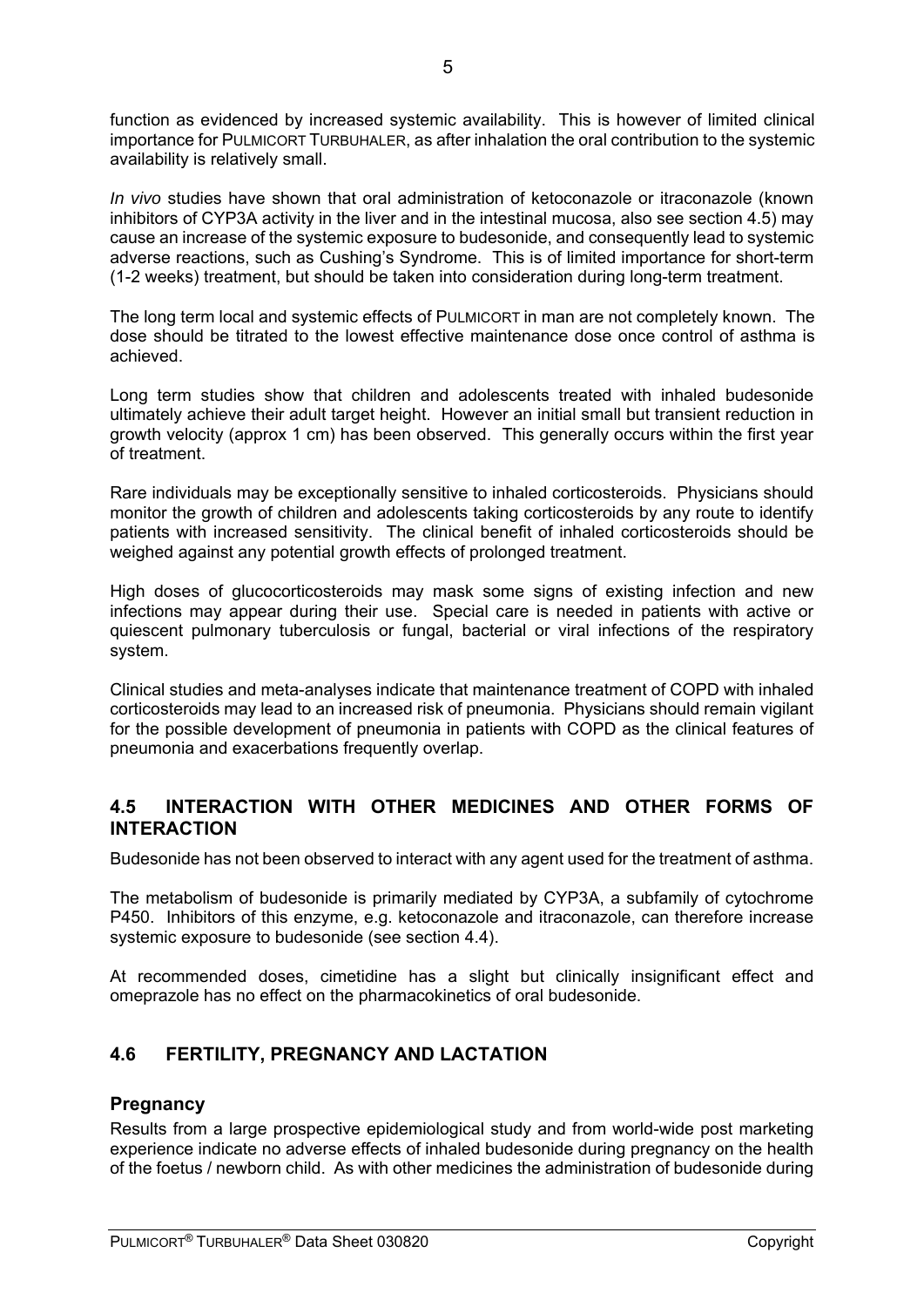pregnancy requires that the benefits for the mother be weighed against the risks for the foetus. Inhaled glucocorticosteroids should be considered because of the lower systemic effects compared with oral glucocorticosteroid doses required to achieve similar pulmonary responses.

In pregnant animals, administration of budesonide, like other glucocorticosteroids, is associated with abnormalities of foetal development. The relevance of these findings to man has not been established. As with other medicines the administration of budesonide during pregnancy requires that the expected benefits for the mother outweigh the risks for the foetus.

## **Breast-feeding**

Budesonide is excreted in breast milk. However, at therapeutic doses of PULMICORT TURBUHALER no effects on the suckling child are anticipated. PULMICORT TURBUHALER can be used during breast feeding.

# **4.7 EFFECTS ON ABILITY TO DRIVE AND USE MACHINES**

PULMICORT does not affect the ability to drive and use machines.

# **4.8 UNDESIRABLE EFFECTS**

Clinical trials, literature reports and post-marketing experience suggest that the following adverse reactions may occur:

- Mild irritation in the throat, irritation of the tongue, mouth or larynx, coughing and hoarseness, dry mouth, bad taste, thirst.
- Candida infection in the oropharynx.
- Pneumonia (in COPD patients)
- Immediate and delayed hypersensitivity reactions, including rash, contact dermatitis, urticaria, angioedema, bronchospasm and anaphylactic reaction.
- Headache, light-headedness, diarrhoea, nausea, weight gain, tiredness.
- Psychiatric symptoms such as nervousness, restlessness, and depression, as well as behavioural changes (predominantly in children), sleep disorders, anxiety, psychomotor hyperactivity and aggression.

Rare reports of skin bruising following treatment with inhaled glucocorticosteroids have occurred.

In rare cases, through unknown mechanisms, medicines for inhalation may cause bronchospasm.

In rare cases signs or symptoms of a systemic glucocorticosteroid effect may occur with inhaled glucocorticosteroids. Possible systemic effects include hypofunction of the adrenal gland and a reduction in growth velocity in children and adolescents. These systemic effects are probably dependent on dose, exposure time, concomitant and previous glucocorticosteroid exposure, and individual sensitivity.

Studies with inhaled budesonide indicate that the reduction in growth velocity is transient and that adult target height may ultimately be achieved (see section 4.4).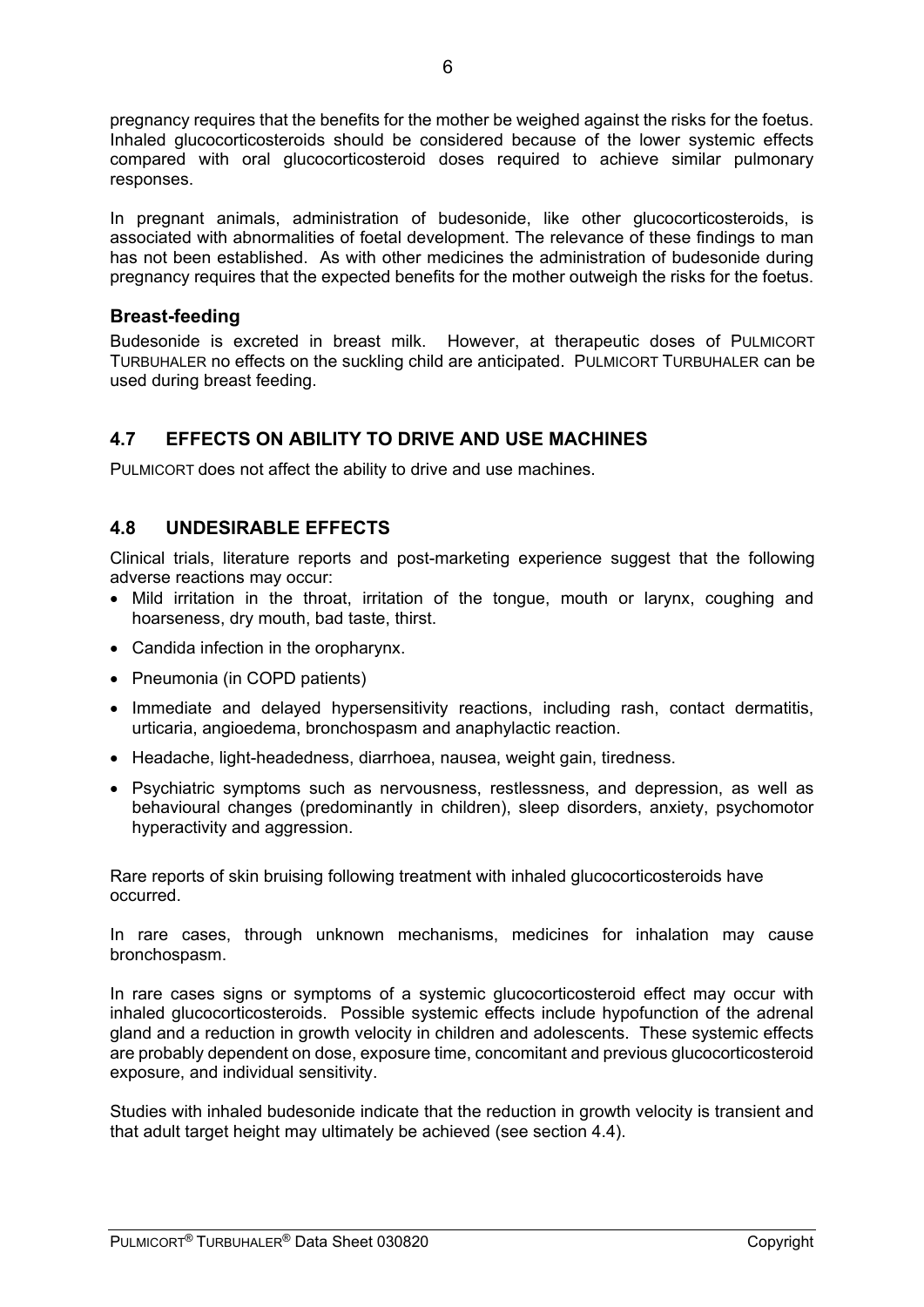## **Reporting of suspected adverse reactions**

Reporting suspected adverse reactions after authorisation of the medicine is important. It allows continued monitoring of the benefit/risk balance of the medicine. Healthcare professionals are asked to report any suspected adverse reactions via https://nzphvc.otago.ac.nz/reporting/.

# **4.9 OVERDOSE**

Acute overdosage with PULMICORT, even in excessive doses, is not expected to be a clinical problem.

For advice on the management of overdose please contact the National Poisons Centre on 0800 POISON (0800 764 766).

# **5. PHARMACOLOGICAL PROPERTIES**

## **5.1 PHARMACODYNAMIC PROPERTIES**

Budesonide is a glucocorticosteroid with a high local anti-inflammatory effect.

## **Topical anti-inflammatory effect**

The exact mechanism of action of glucocorticosteroids in the treatment of asthma is not fully understood. Anti-inflammatory actions, such as inhibition of inflammatory mediator release and inhibition of cytokine-mediated immune response are probably important. The intrinsic potency of budesonide, measured as the affinity to the glucocorticoid receptor, is about 15 times higher than that of prednisolone.

A clinical study in asthmatics comparing inhaled and oral budesonide demonstrated statistically significant evidence of efficacy with inhaled but not oral budesonide compared with placebo. Thus, the therapeutic effect of conventional doses of inhaled budesonide may be largely explained by its direct action on the respiratory tract.

Budesonide has shown anti-anaphylactic and anti-inflammatory effects in provocation studies in animals and patients, manifested as decreased bronchial obstruction in the immediate, as well as the late allergic reaction.

## **Exacerbations of asthma**

Inhaled budesonide, administered once or twice daily, has been shown to effectively prevent exacerbations of asthma in both children and adults.

## **Exercise-induced asthma**

Therapy with inhaled budesonide, administered either as once or twice daily, has been effective when used for prevention of exercise-induced asthma.

#### **Airway reactivity**

Budesonide has also been shown to decrease airway reactivity to, both direct and indirect challenge in hyper-reactive patients.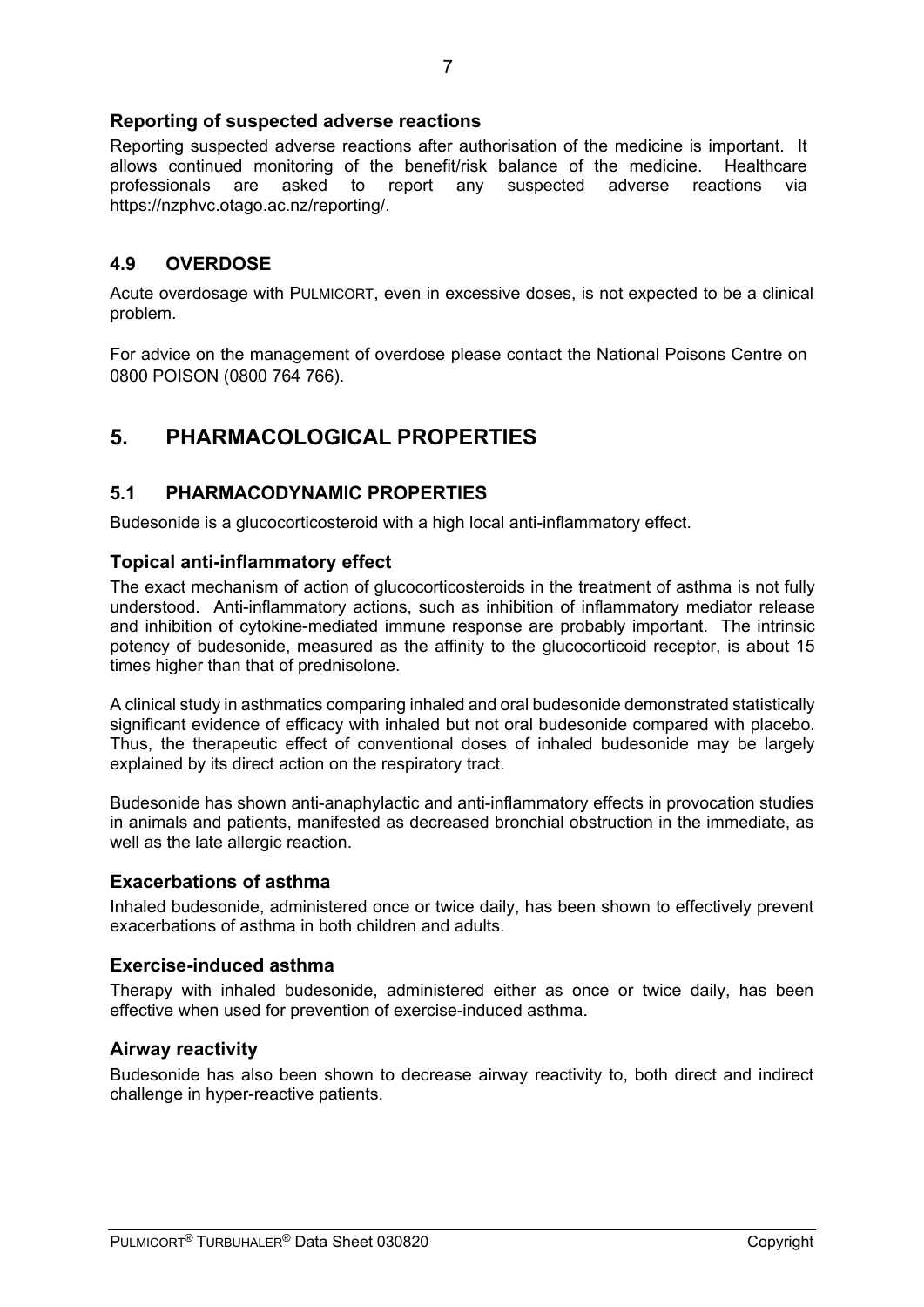## **CLINICAL EFFICACY AND SAFETY**

### **HPA axis function**

Studies in healthy volunteers with PULMICORT TURBUHALER have shown dose-related effects on plasma and urinary cortisol. At recommended doses, Pulmicort Turbuhaler causes significantly less effect on the adrenal function than prednisone 10 mg, as shown by ACTH tests.

#### **Growth**

Asthma as well as inhaled glucocorticosteroids may affect growth.

Effects of inhaled budesonide on growth have been investigated in numerous short and long term studies. Several studies have shown a decrease in growth velocity of approximately 1 cm during the first year of corticosteroid treatment. However, carefully controlled epidemiological studies and long term studies have shown that despite this initial small but transient reduction in growth velocity, children and adolescents treated with inhaled budesonide ultimately achieve their adult target height.

In a five-year study of children 5-11 years of age, treated with budesonide (200 µg BID), a 1.1 cm reduction in growth compared to placebo seen at the end of one year did not increase further during the trial. By the end of the five year study period, children treated with budesonide and children treated with placebo had similar growth velocities and the projected final height was identical in both groups. Additionally, in another study, 142 children age 3-13 (mean 8.7 years of age) treated for 3-13 years (mean 9.2 years) with orally inhaled budesonide (mean 412 µg/day, range 110-877 µg/day) did achieve their predicted final height. These final heights were similar to a group of 51 healthy non-asthmatic siblings of the treatment group who were never treated with budesonide

However, in a long-term double-blind study, in which the budesonide dose was generally not titrated to the lowest effective dose, children and adolescents treated with inhaled budesonide became on average 1.2 cm shorter as adults than those randomised to placebo. See section 4.4 about titration to the lowest effective dose and about monitoring the growth in children.

# **5.2 PHARMACOKINETIC PROPERTIES**

## **Absorption**

Approximately 25-35% of the metered dose is deposited in the lungs after inhalation via TURBUHALER, which is about twice that of the pMDI**.** 

The maximal plasma concentration after oral inhalation via TURBUHALER of a single dose of 800 ug budesonide is about 4 nmol/L, occurring within 30 minutes. Systemic availability of budesonide via TURBUHALER has been estimated as 38% of the metered dose, of which only about 1/6 was derived from swallowed budesonide**.** 

## **Distribution**

Budesonide has a volume of distribution of approximately 3 L/kg**.** Plasma protein binding averages 85-90%.

#### **Biotransformation**

Budesonide undergoes an extensive degree (approx. 90%) of biotransformation on first pass through the liver to metabolites of low glucocorticosteroid activity. The glucocorticosteroid activity of the major metabolites, 6 $\beta$ -hydroxybudesonide and 16 $\alpha$ -hydroxyprednisolone, is less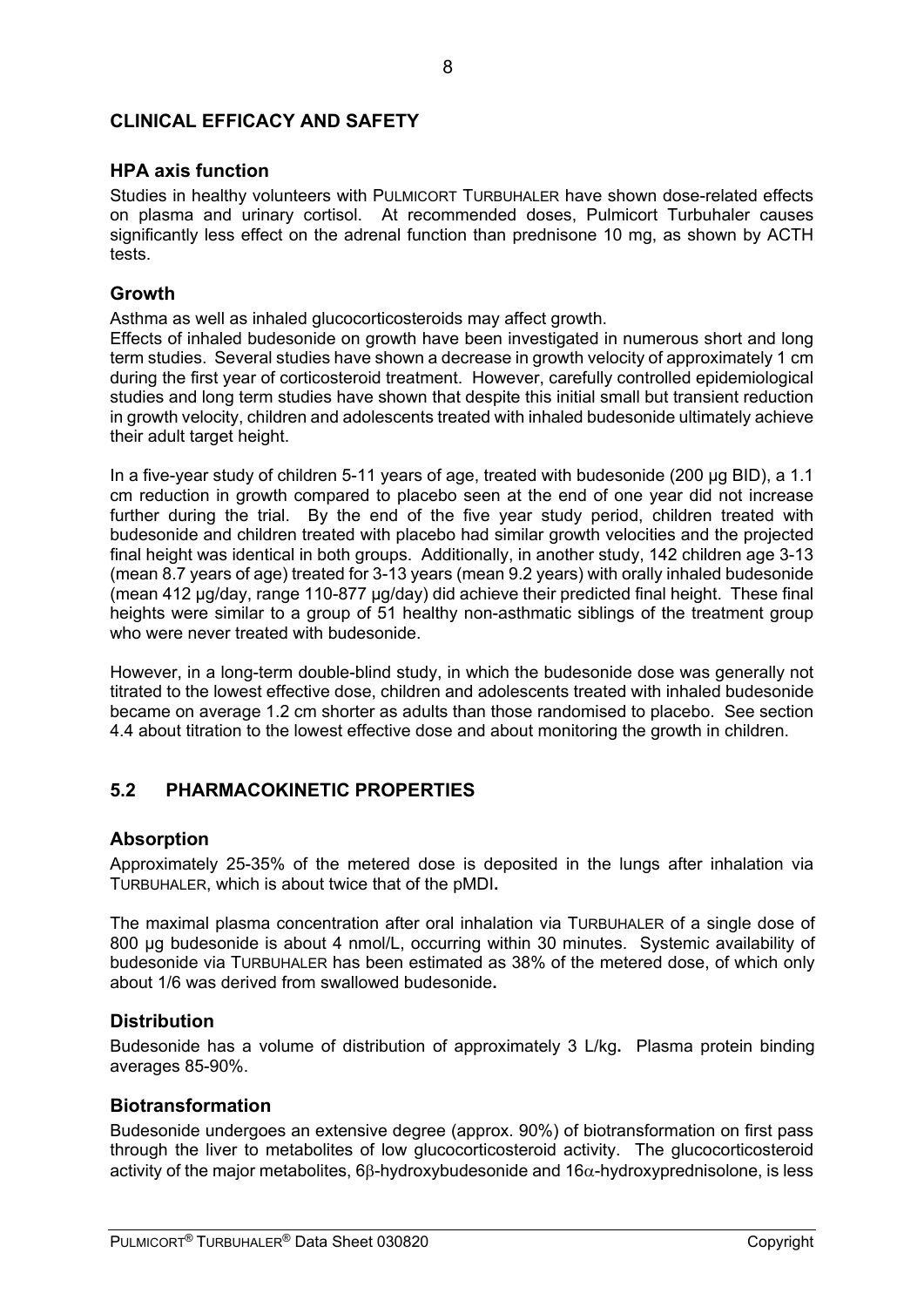than 1% of that of budesonide. The metabolism of budesonide is primarily mediated by CYP3A, a subfamily of cytochrome p450.

## **Elimination**

The metabolites of budesonide are excreted as such or in conjugated form mainly via the kidneys. No unchanged budesonide has been detected in the urine. Budesonide has a high systemic clearance (approximately 1.2 L/min) and the plasma half-life after IV dosing averages 2-3 hours.

## **Linearity**

The kinetics of budesonide are dose-proportional at clinically relevant doses**.**

## **Children**

Budesonide has a systemic clearance of approximately 0.5 L/min in 4-6 years old asthmatic children. Per kg body weight, children have a clearance which is approximately 50% greater than in adults. The terminal half-life of budesonide after inhalation is approximately 2.3 hours in asthmatic children. This is about the same as in healthy adults.

# **5.3 PRECLINICAL SAFETY DATA**

Results from acute, subacute and chronic toxicity studies show that the systemic effects of budesonide, e.g. decreased body weight gain and atrophy of lymphoid tissues and adrenal cortex, are less severe or similar to those observed after administration of other glucocorticosteroids.

The mutagenic potential of budesonide was evaluated in 6 different test systems. No mutagenic or clastogenic properties of budesonide were found.

An increased incidence of brain gliomas in male rats in a carcinogenicity study could not be verified in a repeat study, in which the incidence of gliomas did not differ between any of the groups with active treatment (budesonide, prednisolone, triamcinolone acetonide) and the control groups.

Liver changes (primary hepatocellular neoplasms) found in male rats in the original carcinogenicity study were noted again in the repeat study with budesonide as well as with reference glucocorticosteroids. These effects were most probably related to a receptor effect and thus represent a class effect.

Available clinical experience shows that there are no indications that budesonide or other glucocorticosteroids induce brain gliomas or primary hepatocellular neoplasms in man.

# **6. PHARMACEUTICAL PARTICULARS**

# **6.1 LIST OF EXCIPIENTS**

PULMICORT TURBUHALER contains only active drug, budesonide. There are no propellants, lubricants, preservatives, carrier substances or other additives.

## **6.2 INCOMPATIBILITIES**

Not applicable